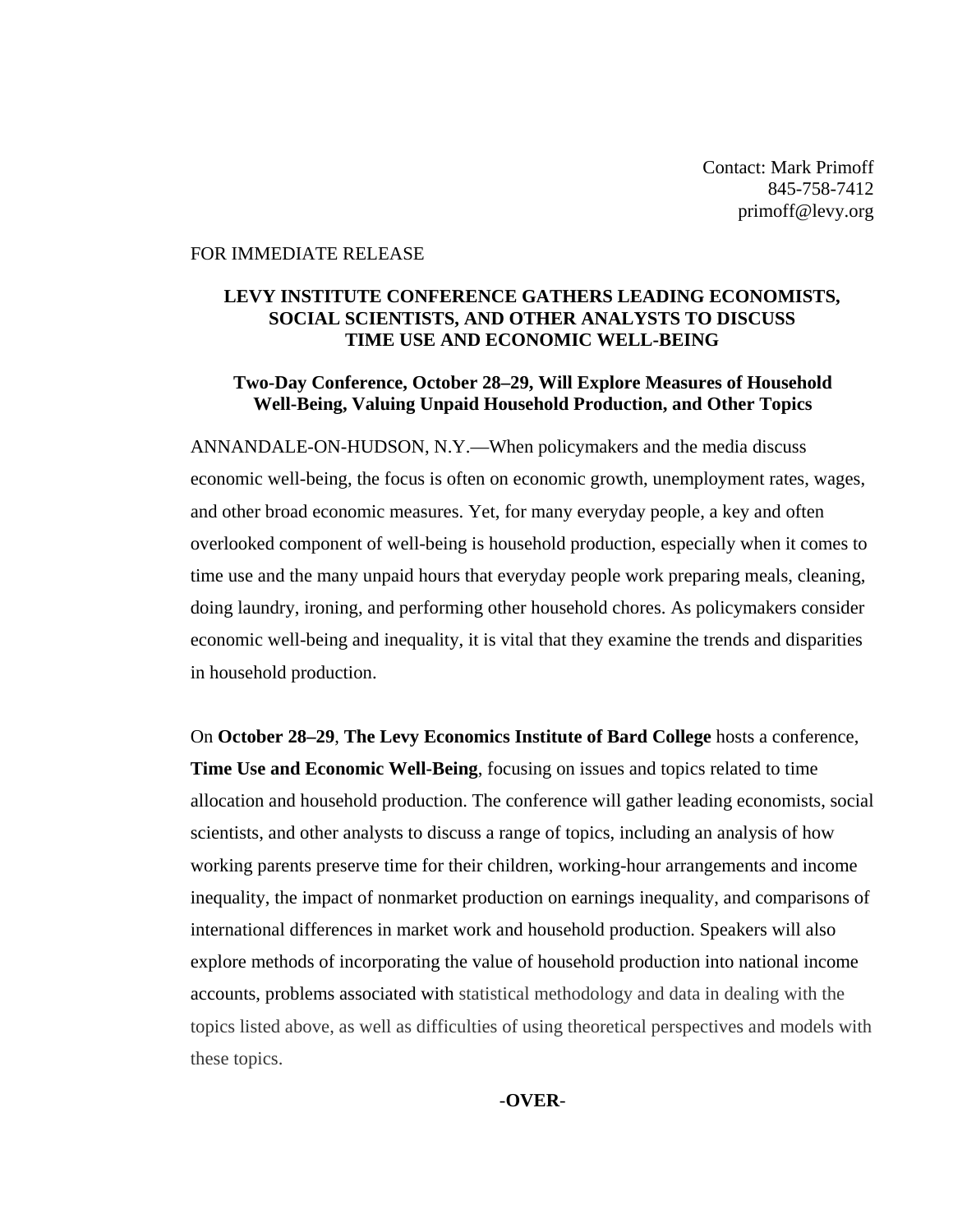Program:

# *Time Use and Economic Well-Being*

The Levy Economics Institute of Bard College

**Friday, October 28**

| $8:30-9:00$ a.m.        | BREAKFAST AND REGISTRATION                                                                                                                                                                                                                                                                                                                                                                                                                                                                                                                                                  |
|-------------------------|-----------------------------------------------------------------------------------------------------------------------------------------------------------------------------------------------------------------------------------------------------------------------------------------------------------------------------------------------------------------------------------------------------------------------------------------------------------------------------------------------------------------------------------------------------------------------------|
| $9:00-9:15$ a.m.        | WELCOME AND INTRODUCTION                                                                                                                                                                                                                                                                                                                                                                                                                                                                                                                                                    |
|                         | Dimitri B. Papadimitriou, president, Levy Institute                                                                                                                                                                                                                                                                                                                                                                                                                                                                                                                         |
| $9:15-11:00$ a.m.       | <b>SESSION 1. Determinants of Household Production I</b>                                                                                                                                                                                                                                                                                                                                                                                                                                                                                                                    |
|                         | <b>Suzanne M. Bianchi, University of Maryland</b><br>"'What Gives' When Mothers Are Employed?"<br>Daniel S. Hamermesh, University of Texas at Austin, National Bureau of<br>Economic Research (NBER) and Institute for the Study of Labor (IZA)<br>"Time to Eat: Household Production under Increasing Income                                                                                                                                                                                                                                                               |
|                         | Inequality"<br>DISCUSSANT: Susan Himmelweit, Open Univeristy, United Kingdom                                                                                                                                                                                                                                                                                                                                                                                                                                                                                                |
| $11:00-11:30$ a.m.      | <b>Break</b>                                                                                                                                                                                                                                                                                                                                                                                                                                                                                                                                                                |
| 11:30 a.m. $-1:00$ p.m. | <b>SESSION 2. Determinants of Household Production II</b>                                                                                                                                                                                                                                                                                                                                                                                                                                                                                                                   |
|                         | <b>Lyn Craig, Social Policy Research Centre, University of New South Wales</b><br>"Where Do They Find the Time? A Time-Diary Analysis of How<br>Working Parents Preserve Their Time with Children"<br>Charlene Kalenkoski, Ohio University; David Ribar, The George<br>Washingston University; and Leslie Stratton, Virginia Commonwealth<br>University<br>"Parental Child Care in Single Parent, Cohabiting, and Married<br>Couple Families: Time-Diary Evidence from the United States and<br>the United Kingdom"<br>DISCUSSANT: Jean Kimmel, Western Michigan University |
| $1:00-2:30$ p.m.        | <b>LUNCH</b>                                                                                                                                                                                                                                                                                                                                                                                                                                                                                                                                                                |
| $2:30-4:00$ p.m.        | <b>SESSION 3. Labor Market Developments and Workers' Time</b><br><b>Allocation Patterns</b>                                                                                                                                                                                                                                                                                                                                                                                                                                                                                 |
|                         | <b>Joachim Merz</b> , University of Lüneburg, Research Institute on Professions<br>(Forschungsinstitut Freie Berufe, FFB); Center for Research in<br>Entrepreneurship, Professions and Small Business Economics (CREPS);<br>and IZA<br>"Working Hour Arrangements and Income Inequality—An<br>Earnings Treatment Effects Approach by Fragmentation and<br>Timing of Work"                                                                                                                                                                                                   |
|                         | -continued-                                                                                                                                                                                                                                                                                                                                                                                                                                                                                                                                                                 |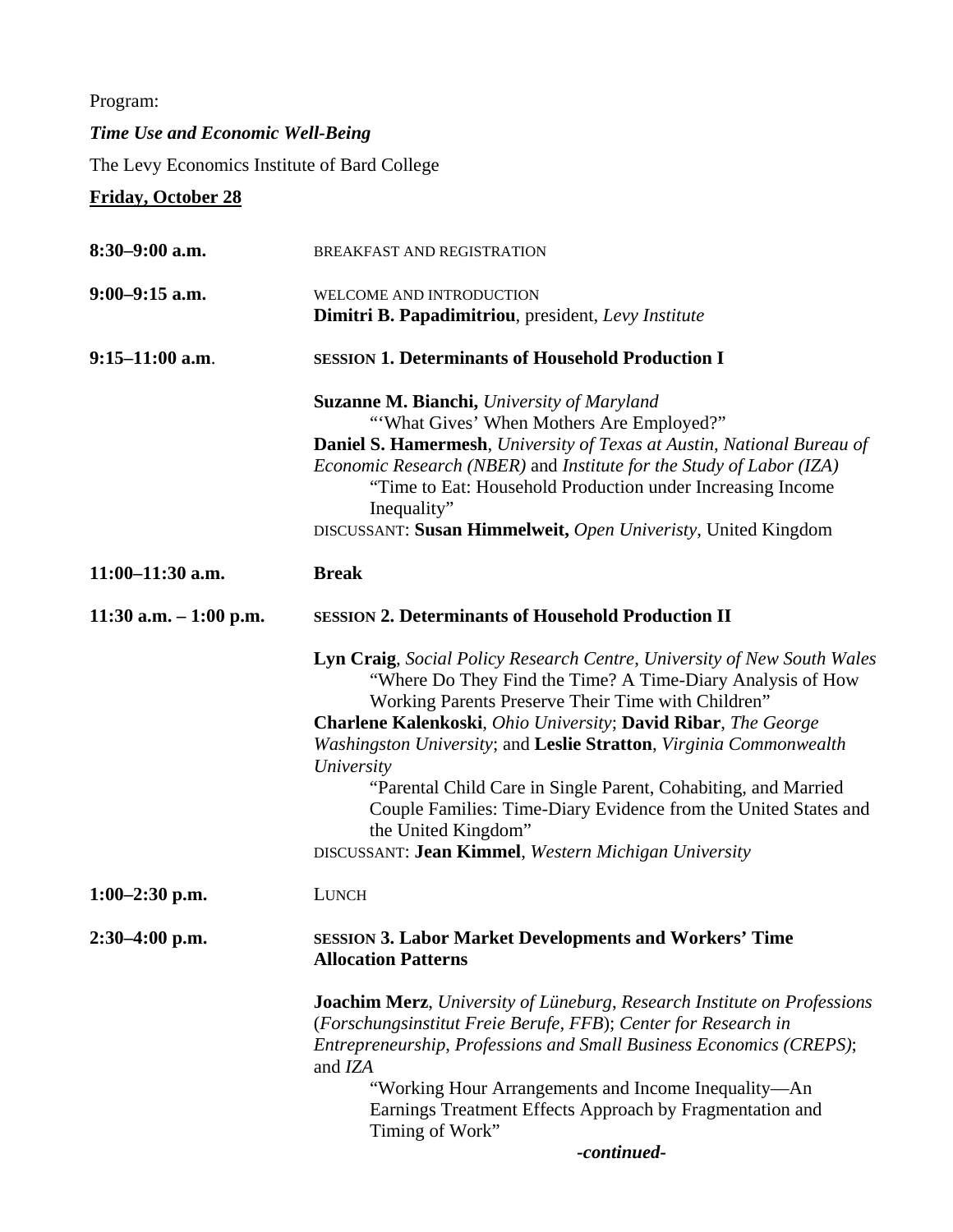|                             | <b>Irina Soboleva, Center for Labor Market Studies, Institute of</b><br>Economics, Russian Academy of Sciences.<br>"Time Allocation of Employed Population in Russia"<br>DISCUSSANT: Irina Paley, Brown University                                                                                                                                                                                                                                                                       |
|-----------------------------|------------------------------------------------------------------------------------------------------------------------------------------------------------------------------------------------------------------------------------------------------------------------------------------------------------------------------------------------------------------------------------------------------------------------------------------------------------------------------------------|
| $4:30-6:00$ p.m.            | <b>SESSION 4. Time-use, Macroeconomic Modeling, and Social Policy</b>                                                                                                                                                                                                                                                                                                                                                                                                                    |
|                             | Alfred Latigo and Omar Abdourahaman, United Nations Economic<br>Commission for Africa; Ismaël Fofana, Bernard Decaluwe, and John<br><b>Cockburn</b> , University of Laval<br>"From National Satellite Accounts of Household Production to<br>Macroeconomic Modeling in African Countries"<br><b>Robert E. Goodin and James M. Rice, Australian National University</b><br>"The Temporal Welfare State: A Cross-national Comparison."<br>DISCUSSANT: Marzia Fontana, University of Sussex |
| $6:00-9:00$ p.m.            | RECEPTION AND DINNER                                                                                                                                                                                                                                                                                                                                                                                                                                                                     |
|                             | KEYNOTE ADDRESS: Nancy Folbre, University of Massachusetts-<br>Amherst<br>"Valuing Time"                                                                                                                                                                                                                                                                                                                                                                                                 |
| <b>SATURDAY, OCTOBER 29</b> |                                                                                                                                                                                                                                                                                                                                                                                                                                                                                          |
| $8:30-9:15$ a.m.            | <b>BREAKFAST</b>                                                                                                                                                                                                                                                                                                                                                                                                                                                                         |
| $9:15-11:00$ a.m.           | <b>SESSION 5. Measurement Issues in Time-Use Research</b>                                                                                                                                                                                                                                                                                                                                                                                                                                |
|                             | N. Anders Klevmarken, Uppsala University<br>"Using Auxiliary Data to Compensate for Noisy Time-Use<br>Data"<br><b>Jonathan Gershuny, Muriel Egerton, and Kimberly Fisher, Institute</b><br>for Social and Economic Research, University of Essex<br>"Examining the Dynamics of Child Care Using the American<br>Time-Use Survey and the American Historical Time-Use<br>Study"<br>DISCUSSANT: Diane Herz, U.S. Bureau of Labor Statistics                                                |
| 11:30 a.m. $-1:00$ p.m.     | <b>SESSION 6. Household Production and Economic Inequality</b>                                                                                                                                                                                                                                                                                                                                                                                                                           |

**Ajit Zacharias**, *Levy Institute* "Household Production and the Distribution of Economic Well-Being in the United States" *-continued-*